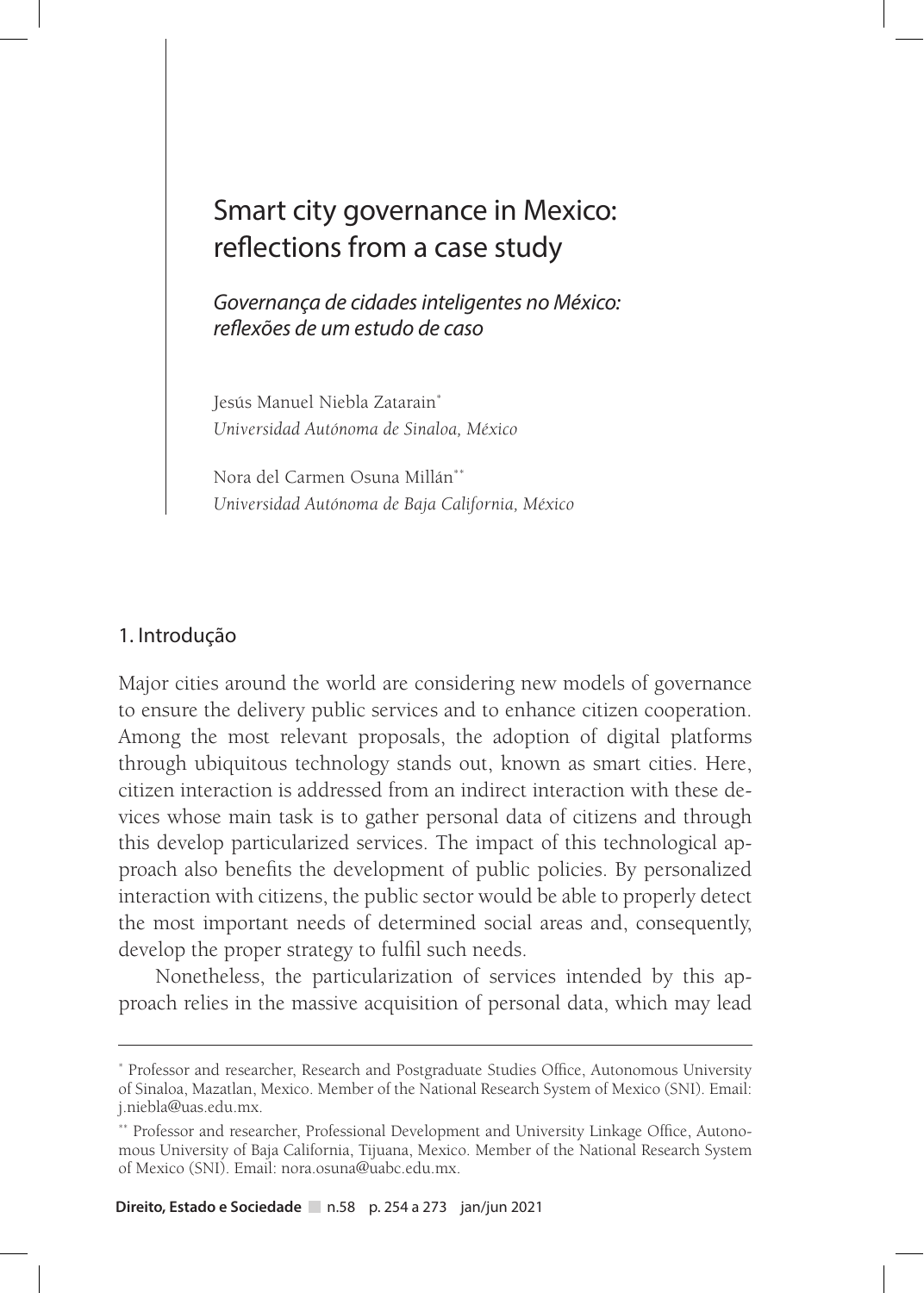to law related scenarios. This requires an interdisciplinary approach where governance through ubiquitous technology operates through the lawful process of personal data. From a technical perspective, the success of this approach depends on the characteristics of the urban area where it will operate. As part of this, smart city projects located in Europe and North America present different results to those located in underdeveloped areas such as Latin America or certain areas in Asia. To properly understand this scenario, it will be addressed from the position of one of the most influential nations in Latin America: Mexico. This country holds a plant to transform its capital, Mexico City, into a smart urban area and it has since, developed strategies that cover both technical and legal requirements. This will present how digital governance strategies are developed ensuring law compliant management of personal data in smart cities.

#### 2. Defining the scenario: Smart cities

In 2018, over 55% of the world's population lived in cities<sup>1</sup>. This has raised a series of complex challenges that traditional governmental approaches have been unable to achieve. Here, several urban variables such as wealth, high quality services along with sustainability need to converge into a balanced scheme in order to provide an adequate standard of living. Additionally, cities are becoming multicultural centres where citizens with diverse social, economic, and religious backgrounds converge in harmony<sup>2</sup>. This has led to the widely accepted notion that cities should no longer operate as isolated modules; on the contrary, they ought to function as highly integrated structures that represent all sectors of society and their needs<sup>3</sup>. In this scenario, smart cities emerge as a proposal capable to achieve both technical and social objectives.

One of the most relevant proposals to address this is the adoption of the smart city urban approach, which includes four equally important components: industry, education, participation, and technical infrastructure<sup>4</sup>. This has been expanded to include smart economy, smart mobility,

<sup>1</sup> UNITED NATIONS, 2018.

<sup>2</sup> MEIJER; RODRÍGUEZ BOLÍVAR, 2016.

<sup>3</sup> MOSS KANTER; LITOW, 2009.

<sup>4</sup> GIFFINGER; FERTNER; KRAMAR; MEIJERS, 2007.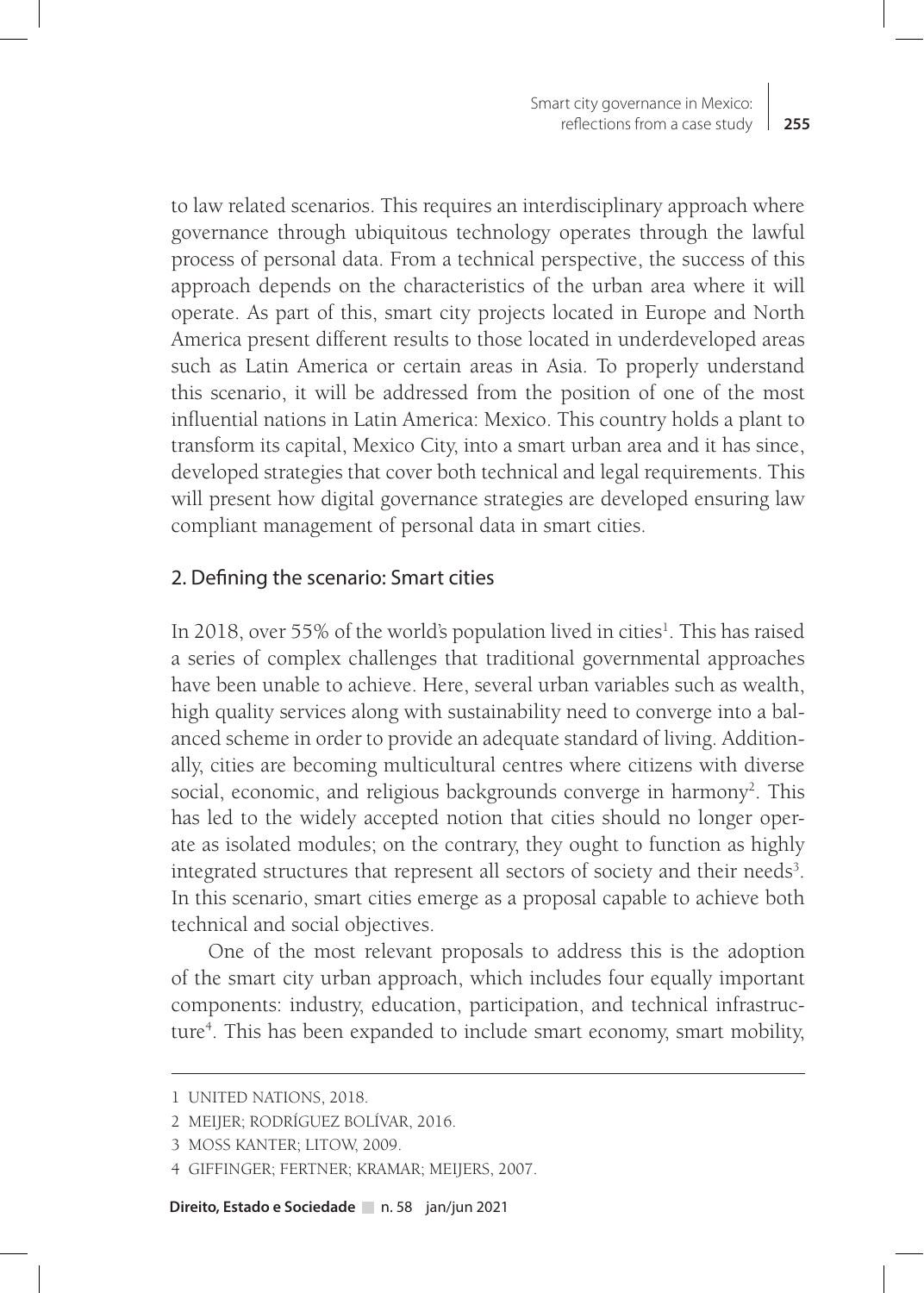smart environment, smart people, smart living, and smart governance. In this sense, the term "smart" has become fundamental within urban contexts, as Washburn *et al* state: "those that operate at the core of the city's infrastructure, allowing to provide services in a remarkably efficient manner"5 . This definition departs from the traditional conception of computational technologies for urban spaces, which conceives these devices as mere administrative tools that rely on human interaction for management purposes. This data is later sent to human operators that use it for different purposes, which can vary from analysing the advance of a specific public policy to measuring the level of public participation.

Nonetheless, it is important to establish that lawful process and management of personal data is a feature that should be present as early as the design stage of a smart city. This results compatible with some design methodologies, especially those that conceive the development of technology around citizens. In this sense, the technical architecture of smart cities requires the integration of two fundamental components: citizens and government<sup>6</sup>.

 From a techno-legal point of view, the first one interacts directly with ubiquitous technology and perceives the effect of the policies implemented by the second. Here, citizens<sup>7</sup> rely on internet-based government services, provided through environmental connectivity flexible enough to deliver public services to users<sup>8</sup>. Therefore, this type of technical architecture reflects the perspective of the human element as a centric component for their operation<sup>9</sup>. However, it is important to mention that some of these approaches are yet to be complemented with the capacity to process personal data according to the legal framework. Consequently, the design process would contain particular legal provisions that reduce the chances of producing unwanted legal consequences

As part of this, it is important to establish that there are several approaches of how smart cities should be developed. In the following lines, some of them will be presented.

<sup>5</sup> WASHBURN; SINDHU; BALAOURAS; DINES; HAYES; NELSON, 2009.

<sup>6</sup> NAM; PARDO, 2011.

<sup>7</sup> MOROZOV; BRIA, 2018.

<sup>8</sup> AL-HADER; RODZI; SHARIF; AHMAD, 2009.

<sup>9</sup> SHAPIRO, 2006.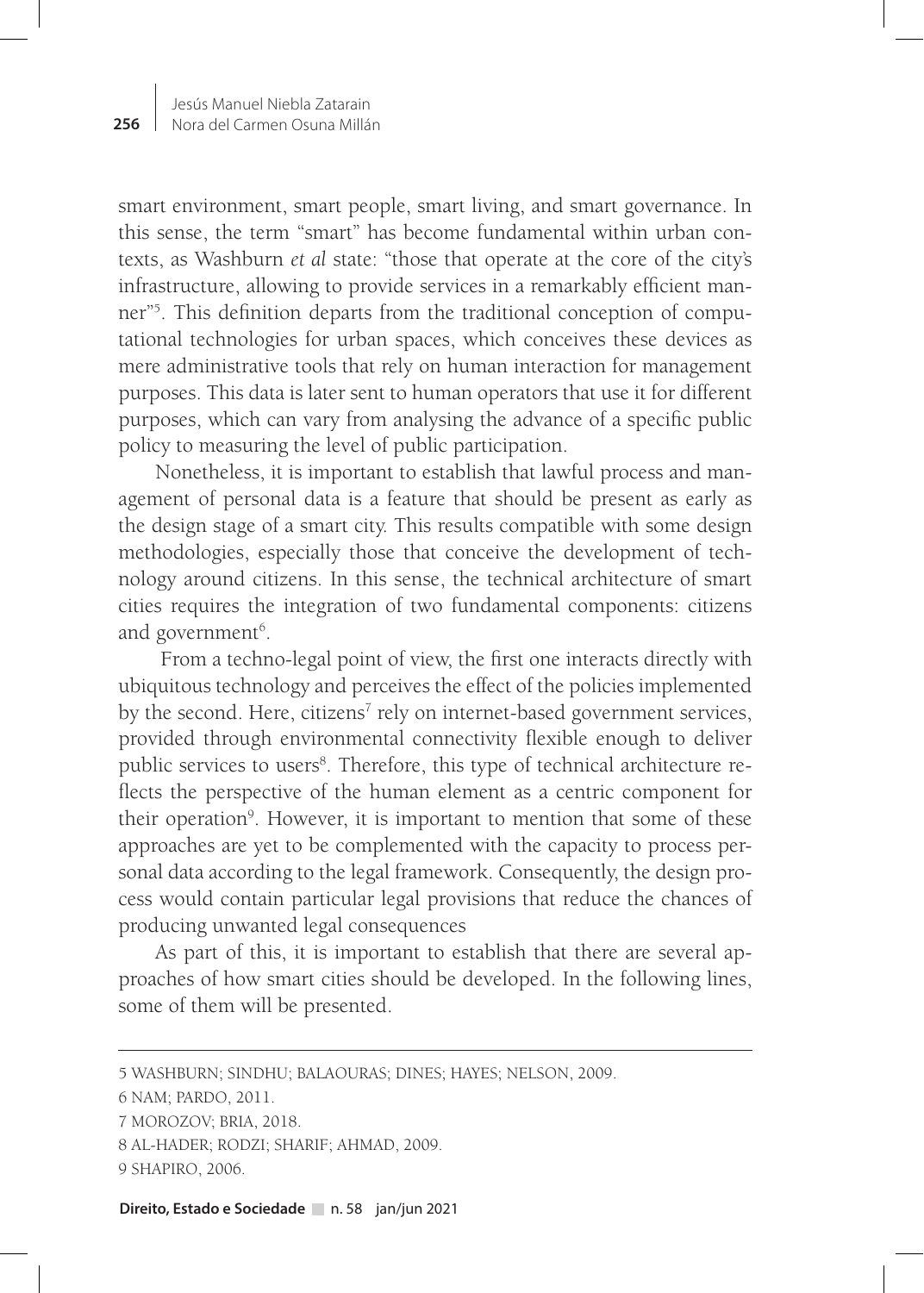### 2.1 Perspectives for smart cities development

The success of smart cities depends not only on technological but also on cultural characteristics proper of citizens that reside on the urban area where this approach will be implemented. The three most important ones are<sup>10</sup>:

#### Restrictive perspective

1) *Pure techno-centric approach*: Here, cooperation and integration methods are shaped after the information technology tools that are going to be adopted. This maximizes connectivity, data process, and management of digital resources.

2) *ICTs are projected as an end in itself*: This approach establishes a direct link between the development of the technological network and public services. Here, operational efficiency is perceived as a fundamental element to increase the quality of life of citizens.

Both approaches require an in-depth study of the societal and cultural characteristics of the scenario where they would be implemented. This, since they need to incentivize social and political inclusion and to reduce social disparities.

Reflective perspective

3) This approach operates by addressing the methodology through which communication technologies (ICTs) will be implemented and if they result suitable to achieve previously established social goals, such as justice and inclusion $11$ . It also aims to develop the capacity of citizens to innovate and to contribute as active economic members of society to ultimately achieve social good. Consequently, the reflective perspective operates on a previously acquired version of the social elements that will interact within the smart city. Even though this approach may be considered time consuming in relation to others, it will deliver a more accurate design for the smart city thus, increasing the chances of operation success.

In relation to the user, both approaches find desirable that they have the capacity to properly interact with the particularities of the digital environment and to participate in digital public life. Ideally, this citizen will have the affinity to lifelong learning, social and ethnic plurality, flexibility, creativity, cosmopolitanism, open-mindedness $12$ . This will allow him to properly participate in a constantly evolving world where the main source

<sup>10</sup> KUMMITHA, 2017.

<sup>11</sup> ANGELIDOU, 2015.

<sup>12</sup> NAM; PARDO, 2011.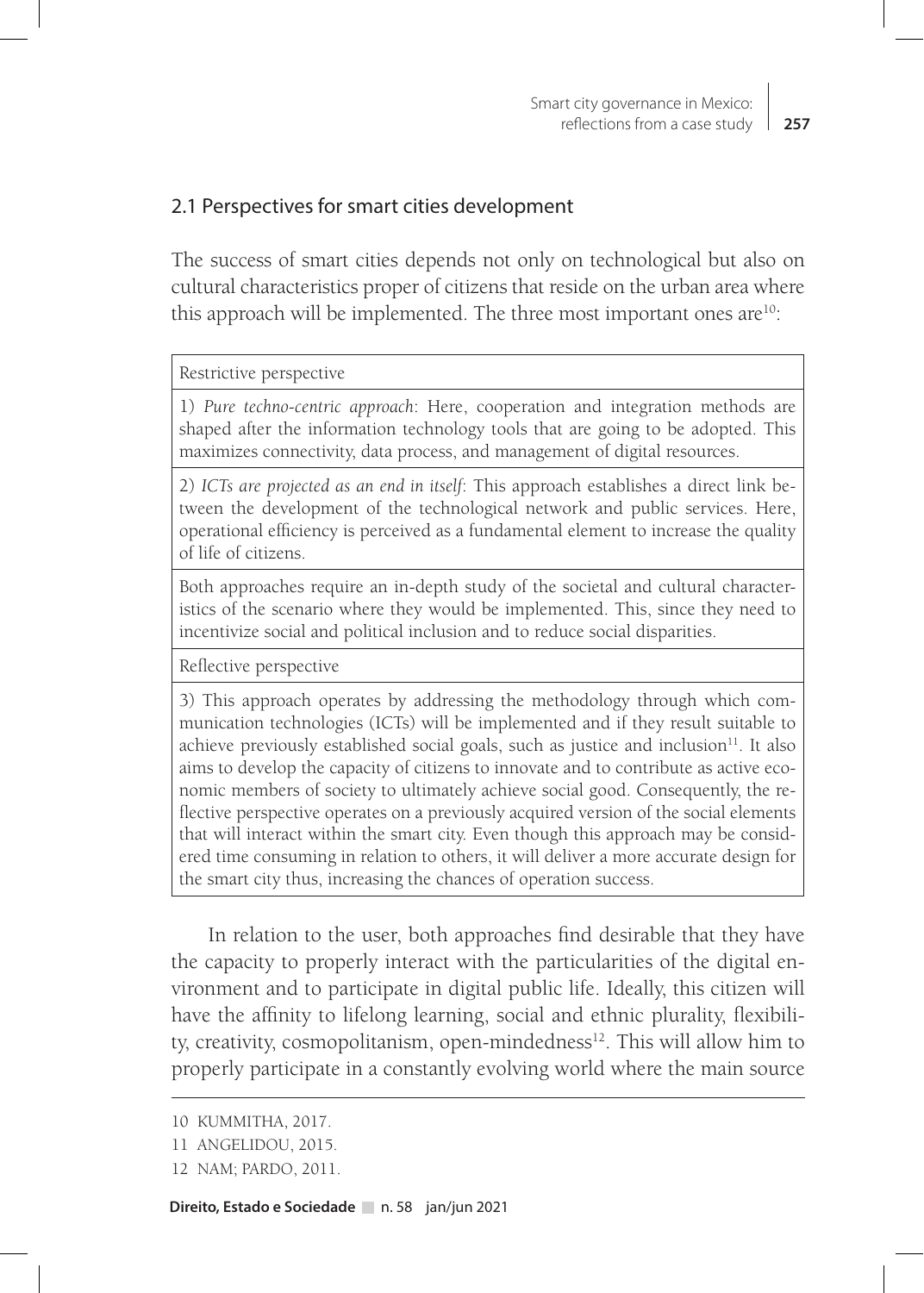of interaction would be through digital technologies. The proposed type of user is known as "smart citizen".

Nonetheless, the current social reality faced in Latin America<sup>13</sup> implies that the level of digital culture of the population is not within the desirable levels. This has led to the development of strategies to prepare citizens for the adoption of this type of technologies. In the particular case of Mexico City, it has maintained a level of internet interaction of around 80% of its population. Of these, most of the connections are performed through smart phones (32.6%) and tablets (16%), leaving a relatively small percentage of accesses through computers  $(32\%)^{14}$ .

### 2.1.1 E-government and the infrastructure of smart cities

Smart cities are conceived not only as developments whose main objective is to increase public efficiency and to reduce negative practices such as excess of bureaucracy. A natural, yet complex, area of collaboration is E-government<sup>15</sup>. This, because an individual may assume several roles such as a service user, citizen, and even as an employee in a business. In relation to its operative configuration, E-government offers the following approaches<sup>16</sup>:

1) Government-to-citizen (G2C): Here, government services are delivered through high-quality technological approaches, which increases the level of interaction between the public and private sectors.

2) Government-to-employee (G2E): This approach aims to increase productivity by facilitating the communication and cooperation between the government and its staff.

3) Government-to-Government (G2G): The objective of this proposal is to enhance collaboration among governmental offices through cross-referencing information strategies. This contributes with the goal of increasing productivity and better management of human resources.

4) Government-to-Business (G2B): it reduces redundant data collection and increases communication quality for electronic business purposes.

<sup>13</sup> MARCHETTI; OLIVEIRA; FIGUEIRA, 2019.

<sup>14</sup> INSTITUTO NACIONAL DE ESTADISTICA Y GEOGRAFIA, 2019.

<sup>15</sup> TWIZEYIMANA; ANNIKA, 2019; JIRÓN; IMILÁN; LANGE; MANSILLA, 2020.

<sup>16</sup> CARTER; BELANGER, 2004.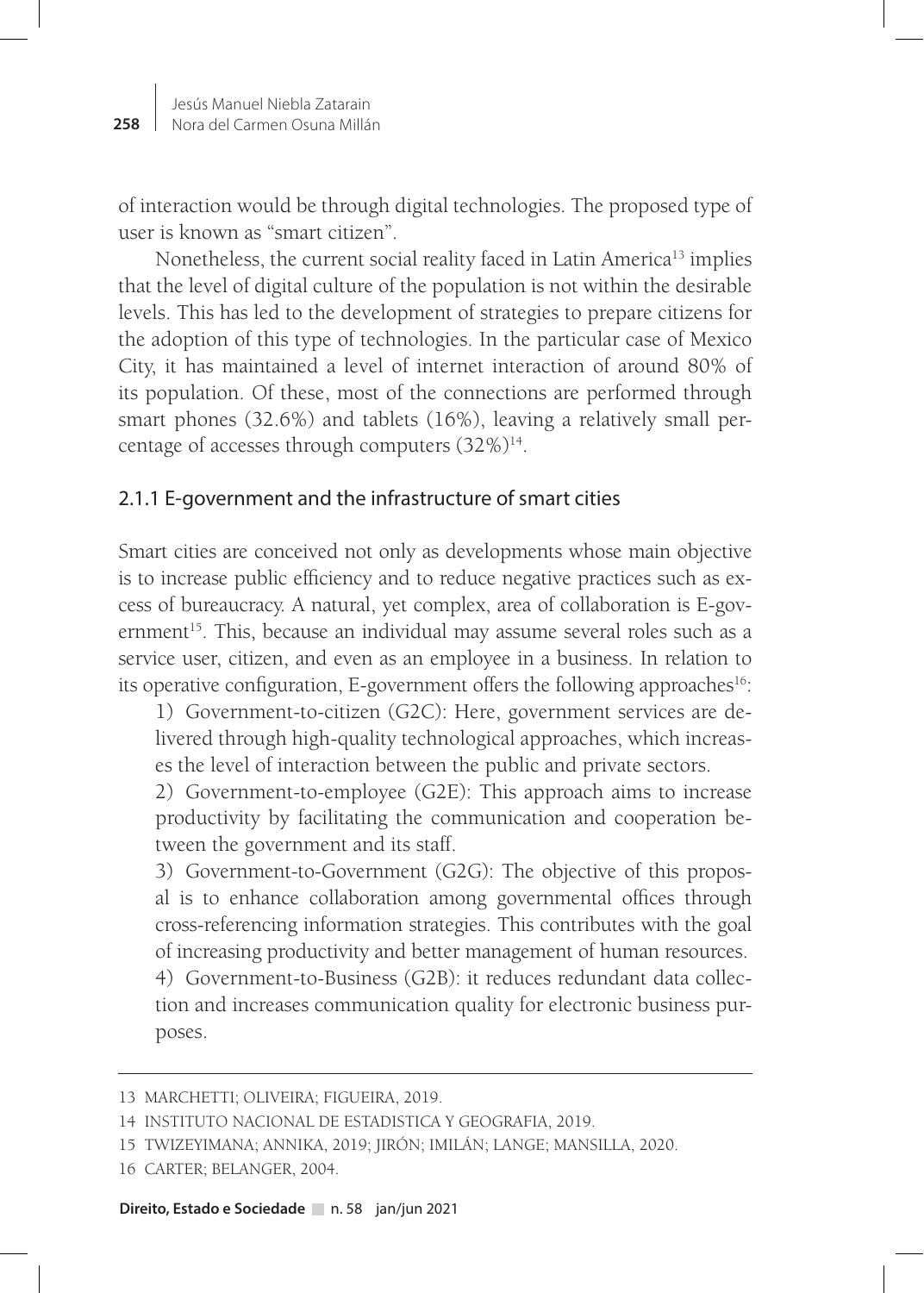Relevantly, Government-to-citizen (G2C) participation results compatible with current strategies implemented in countries such as Mexico. These scenarios, where the level of transparency and public trust are considered low<sup>17</sup>, offer a solution where citizens can actively participate in public processes. This facilitates the delivery of a series of citizen-driven initiatives aimed to bring people with different technological backgrounds together, exchange relevant data and to establish transparency processes.

Nonetheless, the Mexican government has implemented a plan to enhance its e-government capabilities. Additionally, a relevant aspect is the role that process and management of personal data holds for e-government and smart city purposes. This scenario will be delivered in the following section.

#### 2.2 Operative implications of personal data gathering in smart cities

Smart urban environments provide personalised services through the collection of personal data in specific scenarios. Among the variety of information collected, there are, for instance, civil status (birth, death, and marriage), housing, working place, among others. Relevantly, data related to sensitive aspects is also included (social and economic care, health, political opinions etc.). This technology allows local governments to monitor demographic patterns, measuring the quality of public digital services, and to boost public collaboration and democratic values. Regardless the fact that smart cities are being developed around the world and that their designers are considering personal data as a fundamental operational item, there are sectors which claim that security measures need to be improved.

Relevantly, most of this data is the result of previously existing processes, some of those are based on non-smart technology and are not likely to be used in a particularised manner<sup>18</sup>. In this sense, data collection has been present before the arrival of digital processes; nonetheless, it has increased the volume of information collected<sup>19</sup>. However, collection and management of personal data acquire a new dimension when it comes to surveillance-related tasks. Here, privacy declines in favour of security

<sup>17</sup> INSTITUTO NACIONAL DE ESTADISTICA Y GEOGRAFIA, 2019.

<sup>18</sup> VAN ZOONEN, 2016.

<sup>19</sup> A HISTORY, 2018; MIYASAKI, 2015.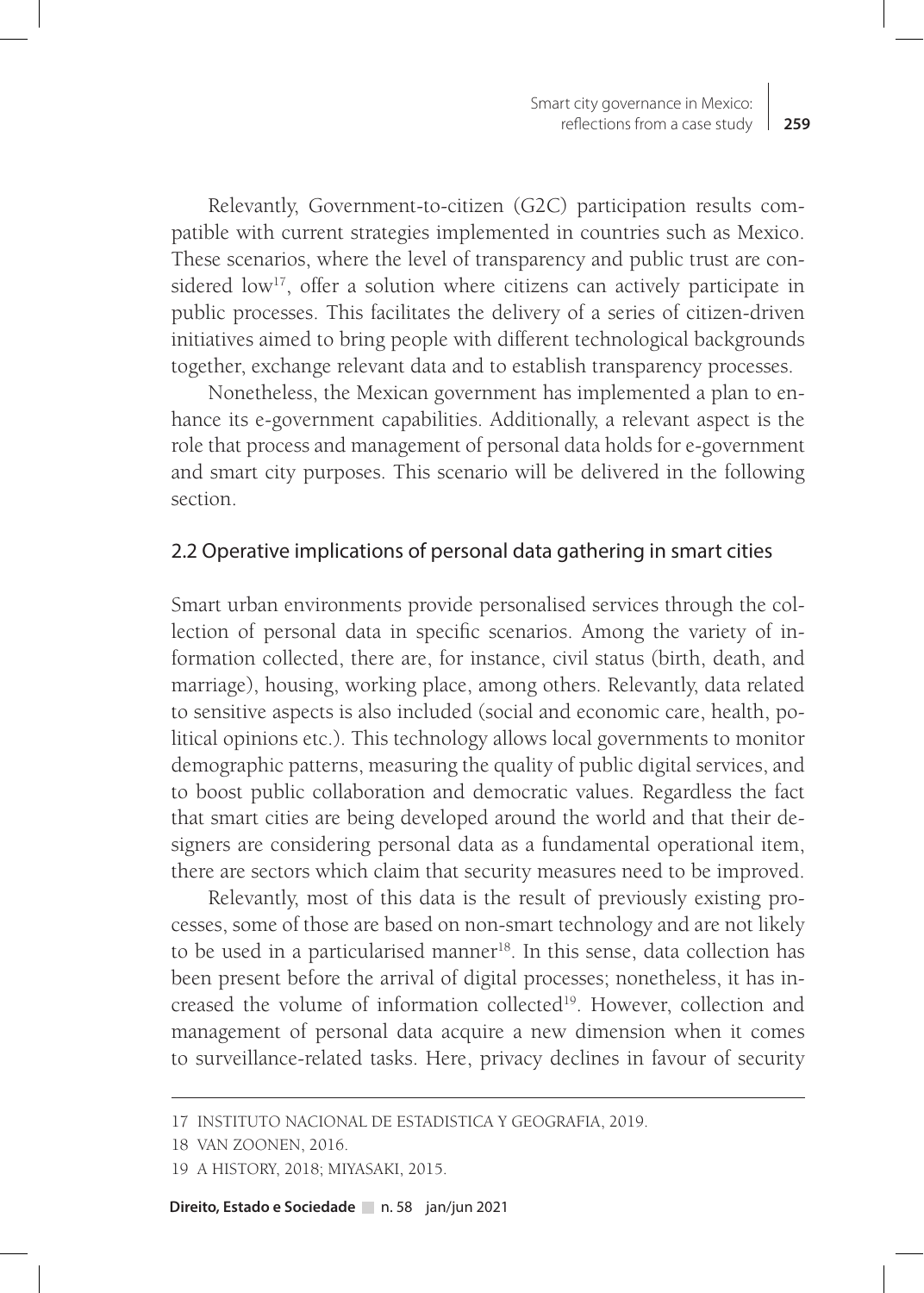measures against online illegal activities. This has generated new efforts which include police data, that covers from small infraction to actual offences<sup>20</sup>. Consequently, relevant strategies are constantly being developed to ensure the integrity of personal data. Here, a desirable element is its compatibility with the legal framework. To illustrate this, the position of the Mexican jurisdiction related to personal data will be presented in the following section.

# 2.2.1 Data collection for security purposes: the Mexican case

From a constitutional perspective, the protection of personal data is addressed on articles  $6<sup>th</sup>$  and  $16<sup>th</sup>$  of the Mexican Federal Constitution. The first one, on its second paragraph, states: "Every person has the right to freely access plural and pertinent information, as well as to search, receive and spread information and ideas of any type through any form of expression"<sup>21</sup>. In turn, the second paragraph of Article  $16<sup>th</sup>$  of the Mexican Constitution states:

Every person has the right to have their personal data protected, in relation to access, rectification and cancellation, as well as to manifest their opposition, in the terms expressed by the law, which will provide the assumptions of exemption to the principles that direct data management for reasons of national security, dispositions of public interest, public security and health or to protect the rights of a third party<sup>22</sup>.

This constitutional precept led to the development of two federal laws: The Federal Law on Protection of Personal Data Held by Obliged Subjects<sup>23</sup> and the Federal Law on Protection of Personal Data Held by Individuals<sup>24</sup>. These legal documents provide the legal requirements to properly process personal data for both public bodies and private citizens. Relevantly, it also defines the term "sensitive data" as:

<sup>20</sup> VAN ZOONEN, 2016.

<sup>21</sup> CÁMARA DE DIPUTADOS, 2012.

<sup>22</sup> CÁMARA DE DIPUTADOS, 2012.

<sup>23</sup> CÁMARA DE DIPUTADOS, 2017.

<sup>24</sup> CÁMARA DE DIPUTADOS, 2017a.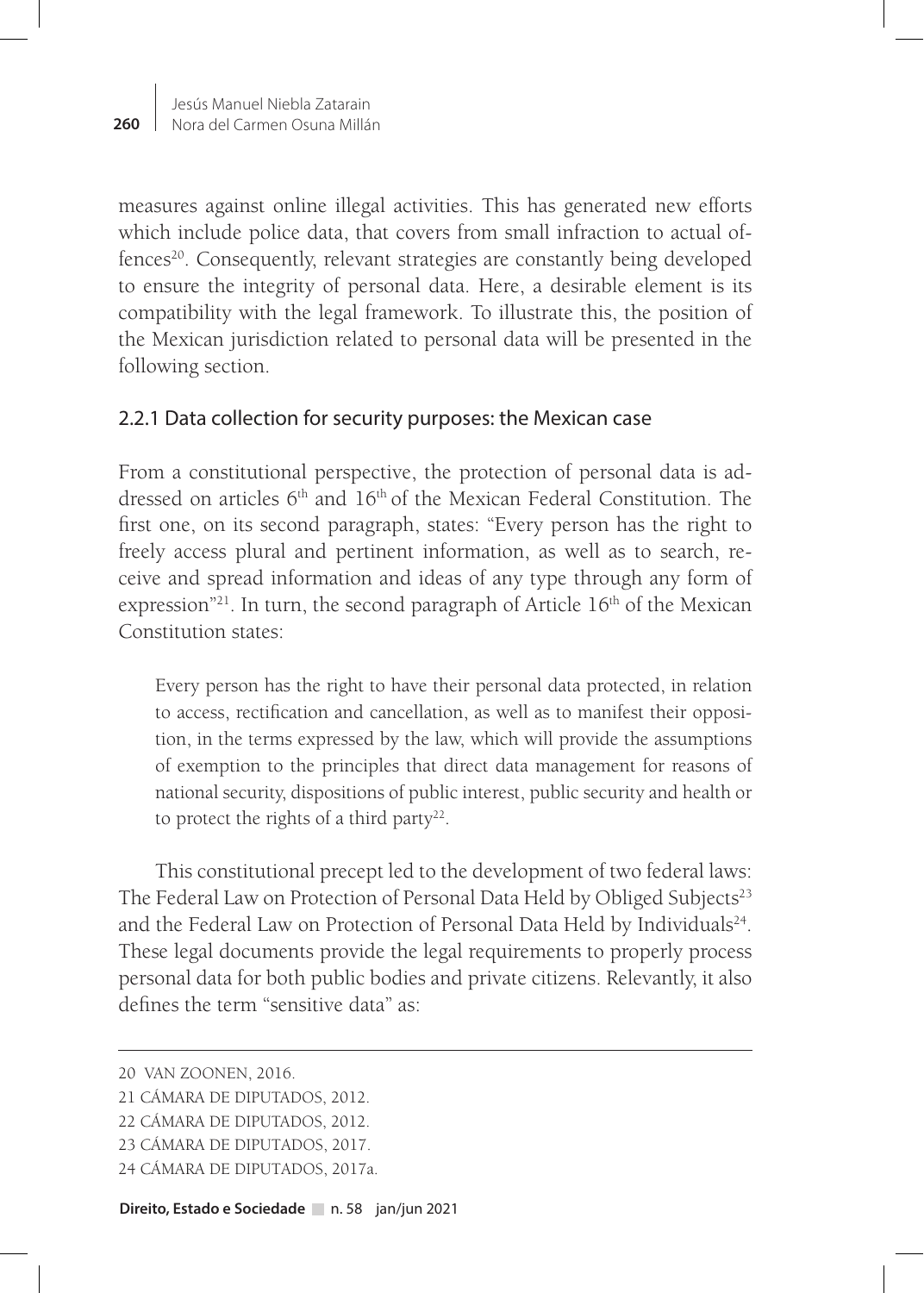Personal data that affects the most intimate of its owner or that its utilization may generate discrimination or a serious danger to him. Particularly, it is considered sensitive data that information that may reveal aspects such as race or ethnicity, present or future estate of health, genetic information, religious, philosophical and moral beliefs, labour affiliation, political opinions and sexual preferences25.

Regardless of the effectiveness of these two legislations, they are in constant evolution due to the dynamic nature of technologies implemented to gather and process personal data. This turns into a more complex issue when not all the processes are done by a single party but with the inclusion of a third one, leading to jurisdictional problems.

Overall, the Mexican position regarding personal data aims to provide the right's holder a major degree of control over his data. In this sense, this legislation holds a degree of similarity with the EU's General Data Protection Regulation<sup>26</sup>. In both cases, flexibility is presented as a relevant feature that allows the adaptation of the law to the rapid technological changes that may affect its efficiency.

With regard to Mexico, the most notorious case is the tracking of personal devices to gather information related to criminal activities, particularly organized crime. The Mexican Supreme Court ruled in September 2019 that:

the State holds a duty to its citizen to ensure their right to decide which aspects of their personal life should or should not be recognized or reserved by the rest of the individuals that integrate society, this entails that the obligation to avoid aggressive or arbitrary invasions by third parties or public authorities must be ensured before new technological platforms27.

An early position of the Supreme Court back in 2014 established that the intervention of telecommunications does not constitute a violation when it is performed in cases where the life of a person is in real or im-

<sup>25</sup> CÁMARA DE DIPUTADOS, 2017a.

<sup>26</sup> EUROPEAN COMISION, s/d.

<sup>27</sup> MEXICO, 2018.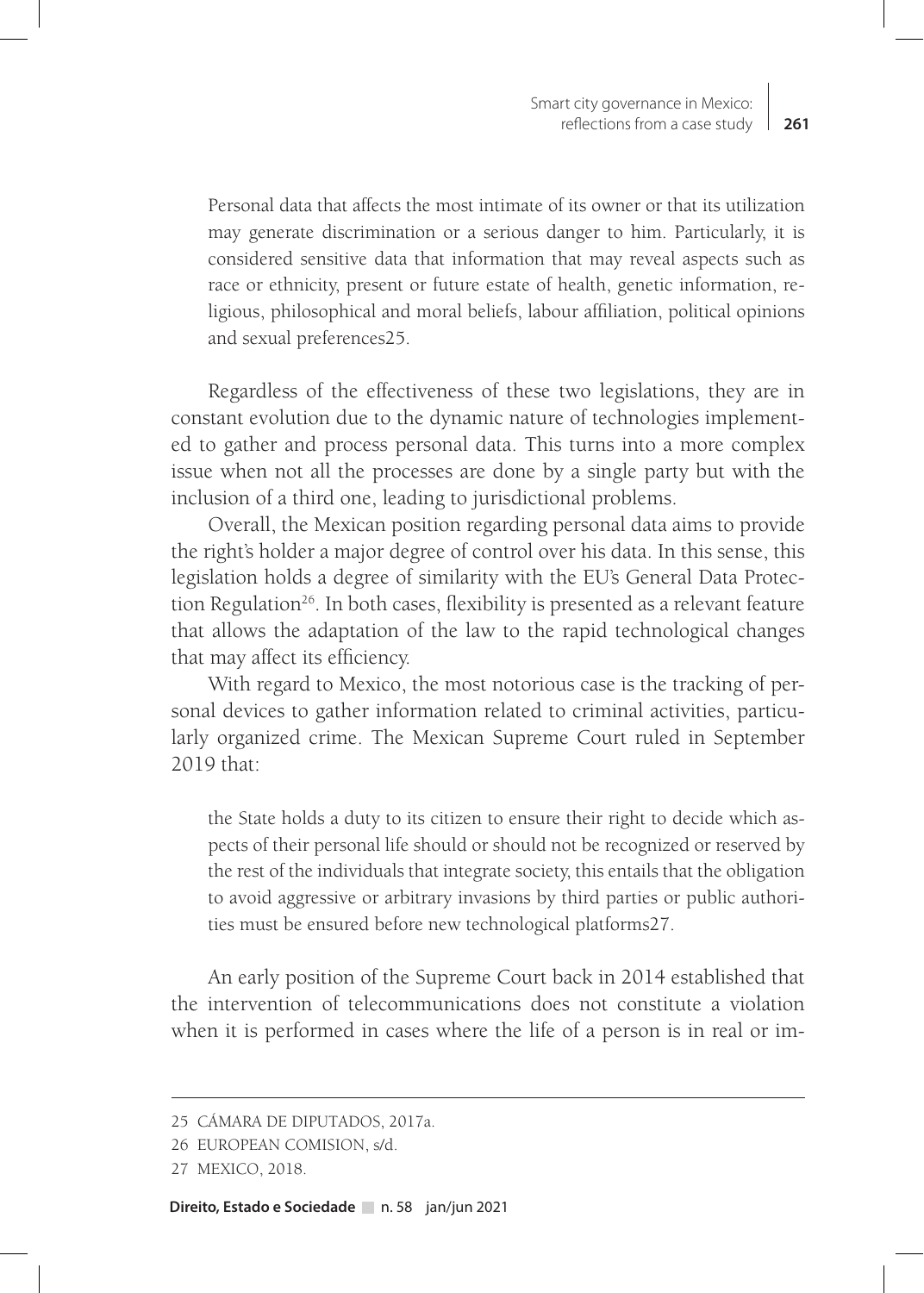minent danger<sup>28</sup>. This led to what is known as the Geolocation Decree<sup>29</sup>, which provides three scenarios where authorities are allowed to access personal devices without the need of a legal order delivered by a judge:

1 –When the device is directly related to investigations of organized crime, crimes against health, extortion or public health;

2 – In "exceptional and urgent" cases, such as life threating situations or when the physical integrity of the victims of a crime is at stake; and 3 –When there is the risk of hiding or disappearance of the object of the crime.

Regardless the apparent novelty of this, intervention of communication has been included within criminal law in Mexico since, at least, a decade ago<sup>30</sup>. This shows a recognition of the crescent role technology has in crime related tasks and the necessity to adapt investigation strategies to cope with the role of technology. Nonetheless, collection of personal data from digital platforms requires a normative framework that delivers the specific cases where this action could proceed. This would not only provide legal certainty to users of this technology, but it will also serve to develop a closer collaboration between these two sectors. In this sense, legislation is complemented with contributions from relevant developments. In the case of smart urban technology, their architecture not only is capable to replicate a specific section of the law, but it also provides a new perspective for legislators.

Overall, the intervention of communication is a well-defined legal act relevant to the legal procedure. Here, authorities can develop their investigations and the architecture of their cases based on relevant information gathered from technological sources. In this sense, smart cities can provide criminal related data obtained through devices located in an area where a crime was committed. Also, digital channels to enhance citizen-authorities communication can also deliver relevant information to solve a crime. In both cases, this data can be stored within the police department's database for future use<sup>31</sup>. Currently, research is taking place to ultimate a mathemat-

<sup>28</sup> MEXICO, 2013.

<sup>29</sup> MEXICO, 2012.

<sup>30</sup> MEXICO, 2009.

<sup>31</sup> PRISLAN; SLAK, 2018.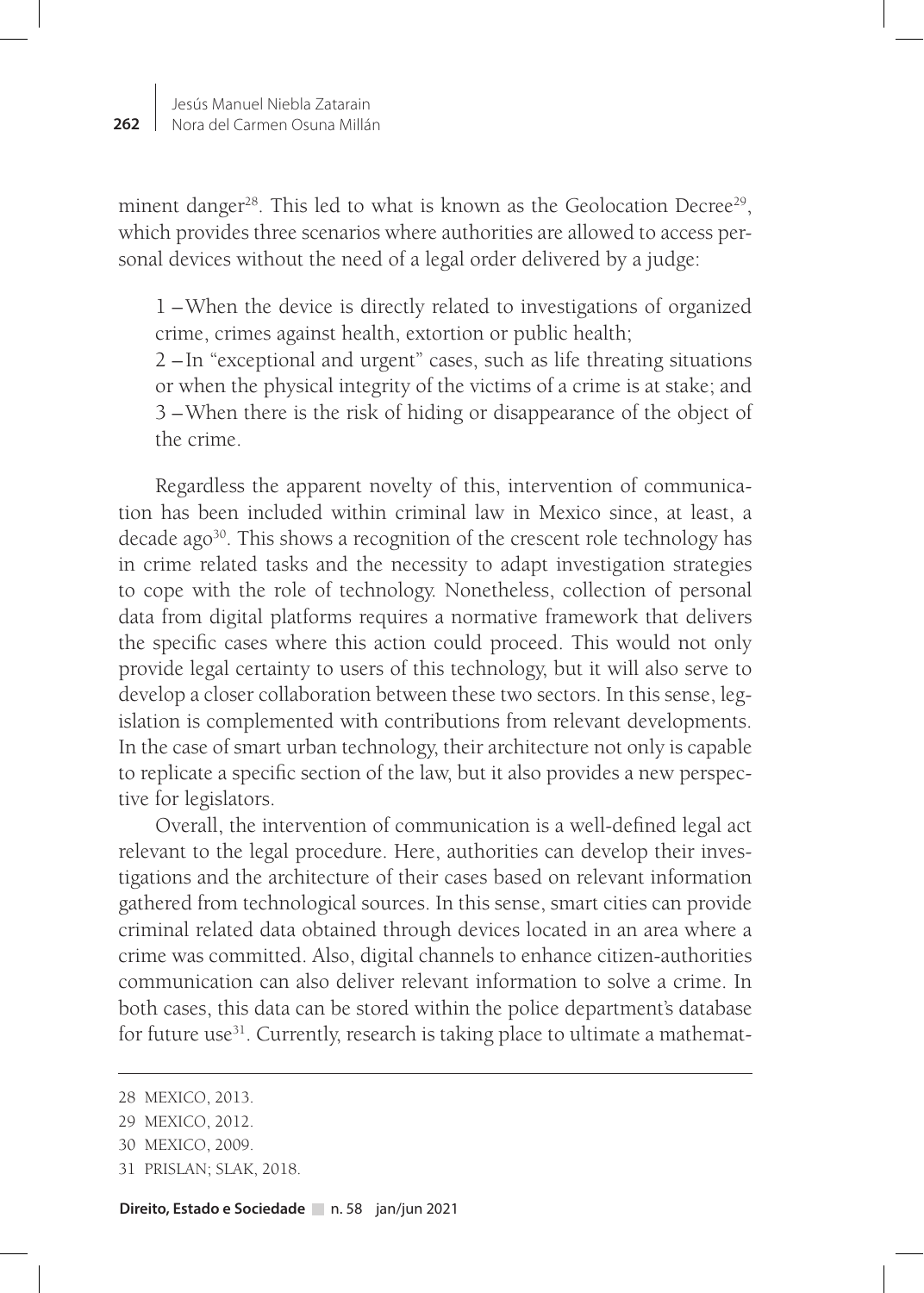ical model that would allow to obtain the ultimate benefit from the data collected in Mexico<sup>32</sup>

In the following section, the relation between the data protection legislation and the development of smart urban technology will be presented from the perspective of Mexico City.

#### 2.2.2 Mexico City as a digital and knowledge-based city

The transformation of Mexico City into a smart city has led to the collaboration between the computational, urban, and legal areas. This relationship has facilitated the development of laws that aim at particular interdisciplinary scenarios such as the Law to Promote the Development of Mexico City as a Digital and Knowledge-Based City. This legislation delivers the technological architecture required to guarantee information access to the population of Mexico City. The article 5<sup>th</sup> of this law defines digital cities as:

The local environment where a considerable advance in the implementation of the Information and Knowledge Society exists in every scope of the activities performed by citizens, covering the private and public sectors, as well as individual and collective levels, generating new forms of interrelation, strengthening communication among the parties involved, specially between the government and the citizens. In a Digital City, public administration is the leader integrating initiatives and responsible of reducing the digital gap<sup>33</sup>.

The main objective of this law is to develop the operational framework through which citizens of all social sectors could participate in the achievement of governmental objectives. Technological components are addressed not only as part of the required infrastructure, but also as a fundamental element to ensure the quality of life of its citizens. It states that the development of a successful model of digital governance in Mexico requires, first of all, the development of a new type of citizen, one with the sufficient capacity to properly interact with the government through technology-based platforms, this is, the digital citizen<sup>34</sup>.

<sup>32</sup> TORRES; LEAL; GALVÁN; ALCOCER, 2019.

<sup>33</sup> MEXICO, 2012a.

<sup>34</sup> JOHNSON; ROBINSON; PHILPOT, 2020; DE WAAL; DIGNUM, 2017; SHELTON; LO-DATO, 2019.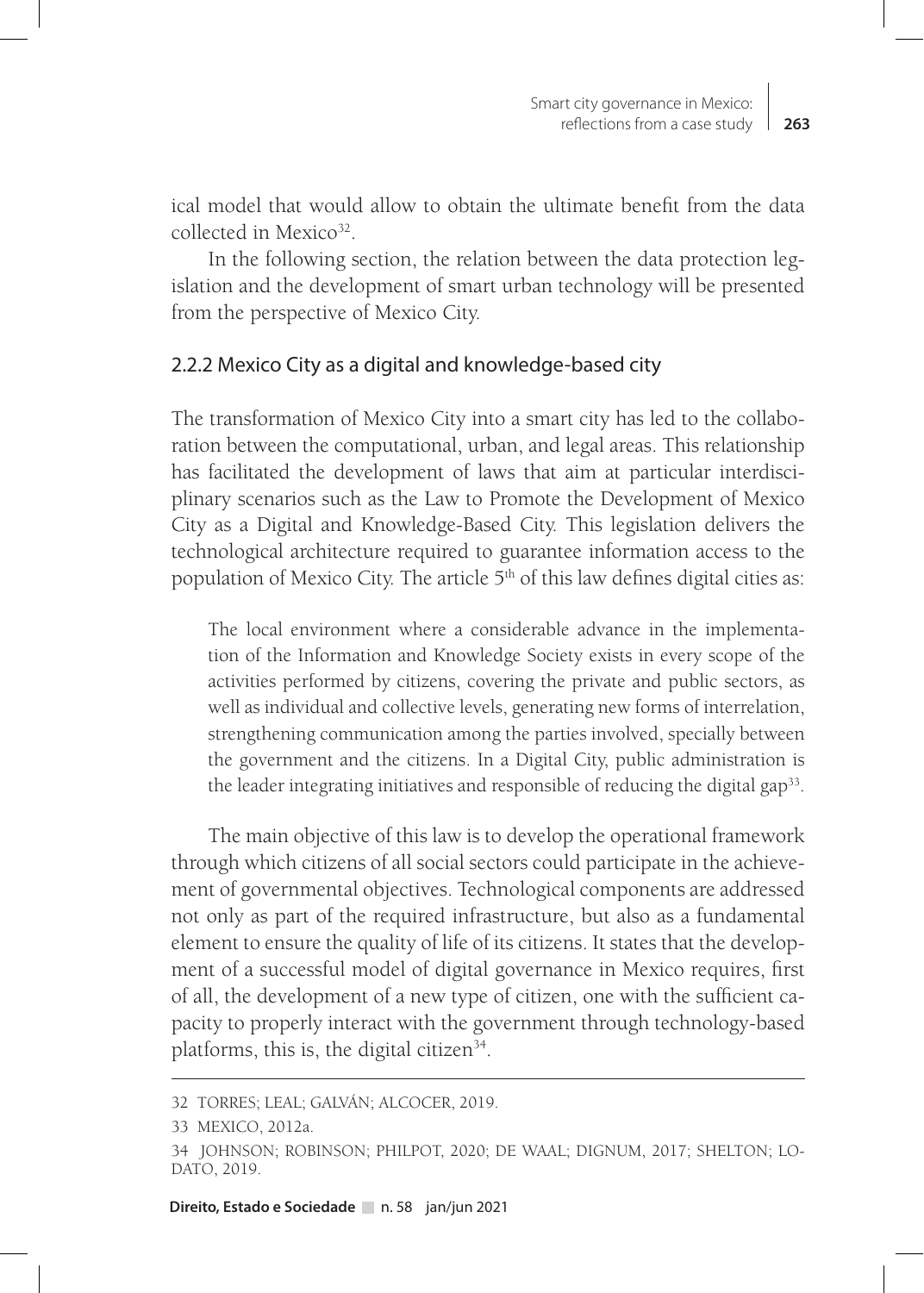However, due to the social and political disparities Mexico currently faces, this objective does not seem achievable in the short term<sup>35</sup>. This is a direct effect of the digital divide, which points to the uneven distribution of access to information technology tools among distinct social groups<sup>36</sup>. This has led to an inadequate dissemination of technology within the country in general and in some scenarios its operation can be qualified as barely productive. Consequently, the development of public policies to adequate the level of digital culture among Mexican citizens becomes fundamental. Additionally, it would set a new scenario of collaboration between public and private sectors where the benefits of smart technology will be maximized, allowing the development of a governance model for smart urban scenarios in Mexico City<sup>37</sup>.

Overall, it is important to establish that Mexico is still on the path to develop a suitable model of digital governance. In this aspect, important advances have been made towards the enforcement of data protection law in digital platforms. Even though there is still work to be done, the fact that a legal traditional system such as the Mexican contemplates technological scenarios could be perceived as a rapprochement that will eventually lead to relevant joint techno-legal developments.

# 3. Governance in smart city urban scenarios: The challenge of lawful process of personal data

Transformation of traditional urban centres into smart cities is a process that includes the interaction of technological components with political and institutional elements<sup>38</sup>. Among the first areas that experience this there are the city council, city government, and city mayor, along with policy agendas that may have repercussion on technology initiatives. In relation to the institutional elements, these address institutional readiness, allowing the adoption of the smart city concept in a more direct and efficient manner. Consequently, this has led to the development of a new

- 36 NATIONAL TELECOMMUNICATIONS AND INFORMATION ADMINISTRATION (DOC), 1995. 37 BERRA, 2013.
- 
- 38 MAUHER; VANJA, 2006.

<sup>35</sup> HERNÁNDEZ ARMENTA, 2019.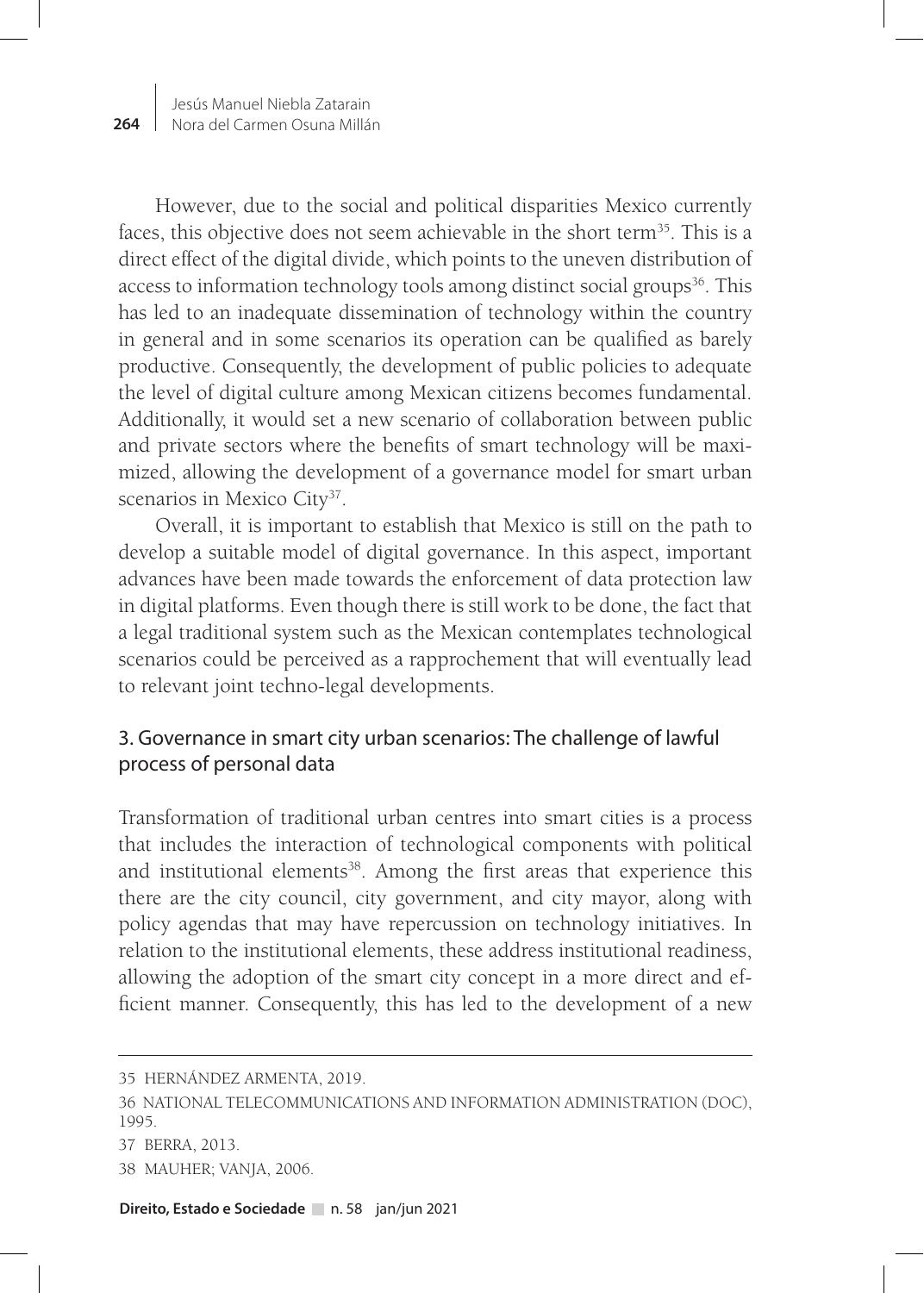governance approach, which embraces the role of technologies as fundamental elements in providing legal certainty to smart city's users.

By its own nature, governance is a collection of dynamic processes that interact according to the particularities of a specific situation. It involves the exchange of relevant information based on rules and standards in order to achieve goals and objectives<sup>39</sup>. Additionally, to maximize efficiency, cooperation between stakeholders should emphasize support of leadership, structure of alliances and working under different jurisdictions<sup>40</sup>. The last point is of significant importance: management of information should not be designed taking under consideration local jurisdictions alone. The technical composition of digital platforms, especially the internet, covers more than one jurisdiction, meaning that there will be situations where process of information will fall outside the jurisdiction it was originally gathered from.

Consequently, the operative nature of internet-based services requires a governance approach that should not be designed on local requirements only. To maximize its efficiency, it must be developed based on a close relation with the law. In the following lines, this will be analyzed.

#### 3.1 The Mexican approach towards smart cities

A relevant case study of smart cities in Latin America is Mexico City. This has one of the highest levels of social and economic disparity<sup>41</sup> rates in the world. To affront this, Mexican authorities have adopted these digital platforms as tools to help in reducing this gap. According to Llorente and Cuenca, "Mexico City wants to confront these challenges [misery and violence] and be a leader within the region by putting in place proper planning initiatives and utilizing the third wave of the internet"<sup>42</sup>. This project is based on the "Connectivity Master Plan for Mexico City" that was run in 2016 by Secretary of Economic Development in coordination with the National Autonomous University of Mexico and the World Bank. It has four main objectives<sup>43</sup>:

<sup>39</sup> JOHNSTON; HANSEN, 2011.

<sup>40</sup> SCHOLL; BARZILAI-NAHON; AHN; POPOVA; RE, 2009.

<sup>41</sup> MEXICO, 2018a.

<sup>42</sup> ROMERO; ELLSTEIN, 2018.

<sup>43</sup> SECRETARIA DE DESARROLLO ECONÓMICO, 2013.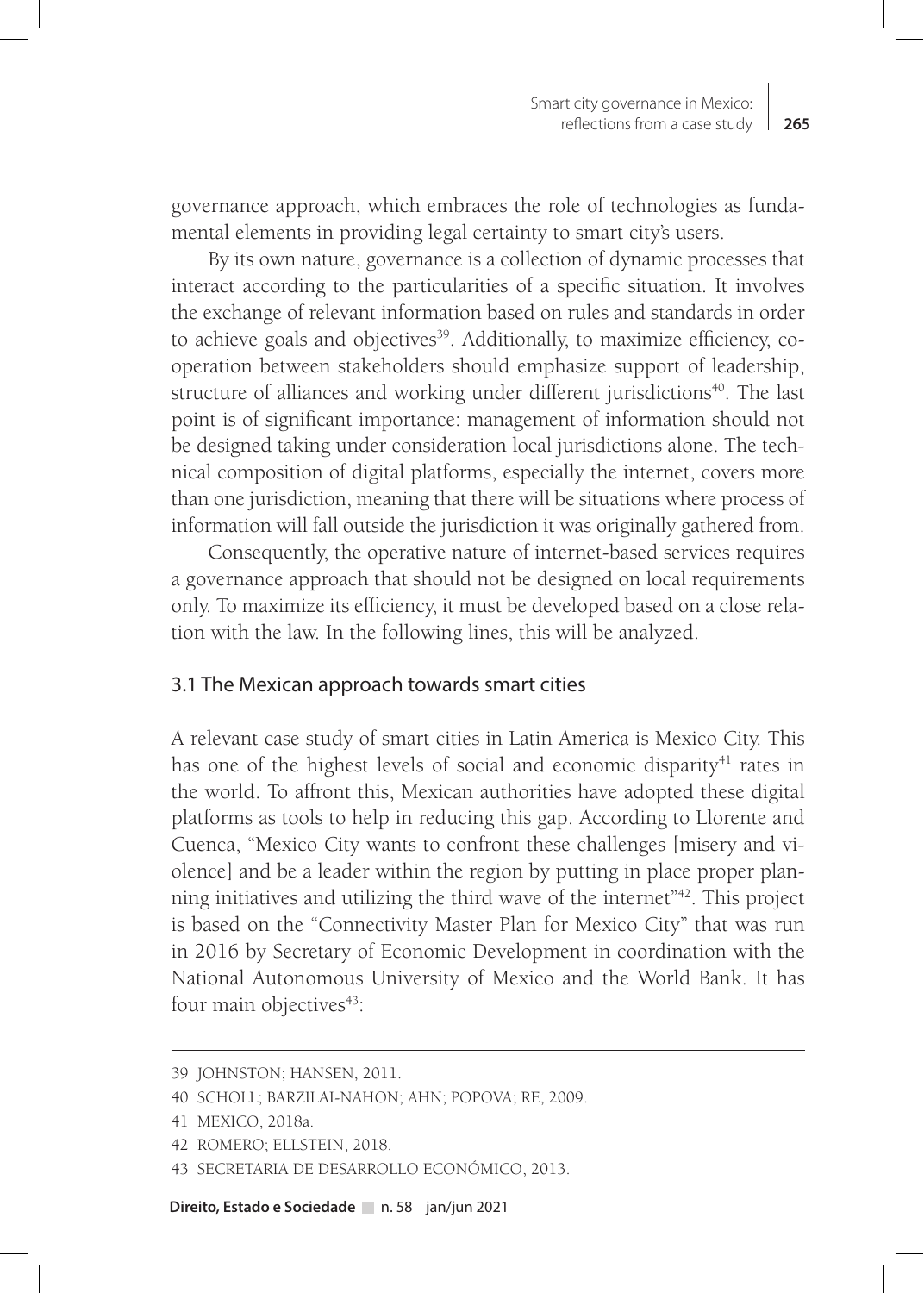- To analyse governmental structure and identify needs;
- To identify the current connectivity structure of the city;
- To estimate the connectivity demanded in Mexico City;
- To propose the design of the Connectivity Network of Mexico City; and
- To propose the redesign of the broadcast network in Mexico City.

This focuses on three equally important areas: technology, priority inclusion from the government and citizen participation, and legislation<sup>44</sup>. The result of this was a new role of dominance from the public to the private sector.

The adoption of technology to enhance the quality of administrative services in Mexico has been present for over two decades. This began around 1971 with the Committee Consultant Technician of Computer Units (CTCUI) that later became the National Institute of Statistics, Geography and Informatics (INEGI)<sup>45</sup>. Nonetheless, this approach was focalized, and it was not replicated by other services within the Mexican government.

This first experience brought lessons that will prove valuable for the design of other public related areas, such as smart cities. First, the quality of services can be improved without increasing public spending. Second, e-government incentivised the collaboration between citizens and public bodies, allowing the achievement of public policy goals within scheduled time. Lastly, it introduced a new model of bureaucrat, one with the capacity to operate through technologies to maximize the efficiency of public service. Given the dynamic nature of e-government, it has led to a new configuration of public bodies, generating an environment where the collaboration with citizens became more frequent. This scenario will be addressed from the perspective of the Mexican case.

# 3.2 Smart environments and the development of the digital citizen in Mexico

To this point, it has been established that the success of smart cities depends on a variety of factors, which cover technical infrastructure, citizen

<sup>44</sup> CONSULTANCY.LAT, 2018.

<sup>45</sup> HILBERT; BUSTOS; FERRAZ, 2003.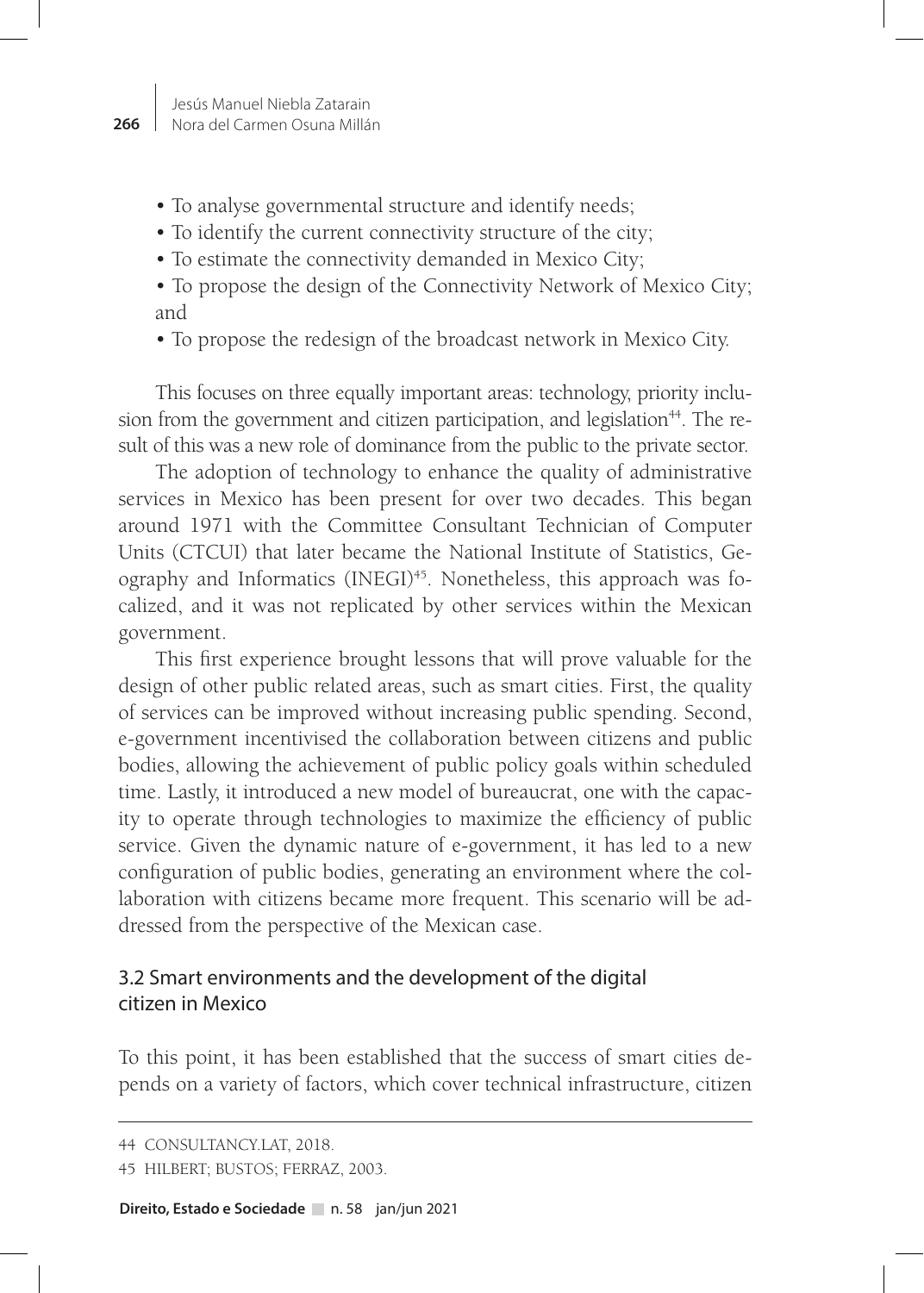participation and lawful gathering and process of personal data. Nonetheless, social scientists and practitioners have agreed that these relations require a new method that perceives the second element as an element that improves smart cities. In this sense, Dan Hill stated this technology has a lot of potential to offer if such schemes become more open and inclusive towards the public:

Instead of the smart city, perhaps we should be more preoccupied with smart citizens. The smart city vision tends to focus on infrastructure, buildings, vehicles, looking for a client amidst the city governments that procure or plan such things. But the city is something else. The city is its people. We don't make cities in order to make buildings and infrastructure. We make cities in order to come together, to create wealth, culture, more people<sup>46</sup>.

This concept proposes a strategical change that combines technology and social objectives thus creating a bottom-up, context-sensitive, and citizen-centric vision approach<sup>47</sup>. Experts like Sassen affirm that technological openness must include citizens through a kind of "open urbanism" or "urban WikiLeaks", claiming for systems that put technology truly at the service of the inhabitants<sup>48</sup>. Remarkably, society has taken independent steps towards the adoption of this approach with a variety of results<sup>49</sup>. For example, back in 2013, Townsend stated that smart city projects incentivise the collaboration of citizens with different backgrounds even claiming it functions as platform that promotes democratic values<sup>50</sup>.

This has led to not so positive opinions towards the potential inclusion of the citizen sector in the smart city infrastructure. An early position about this was made by Gabris who stated that: "citizenship [in smart cities] transforms into citizen sensing", that "[m]onitoring and managing data in order to feedback information into urban systems are practices that become constitutive of citizenship<sup>"51</sup>. The author extends her position by

<sup>46</sup> HILL, 2013.

<sup>47</sup> SHELTON; LODATO, 2019.

<sup>48</sup> SASSEN, 2015.

<sup>49</sup> ZANDBERGEN, 2017.

<sup>50</sup> TOWNSEND, 2013; THRIFT, 2014; THRIFT, 2014a; LIM; KIM; MAGLIO, 2018.

<sup>51</sup> GABRYS, 2014.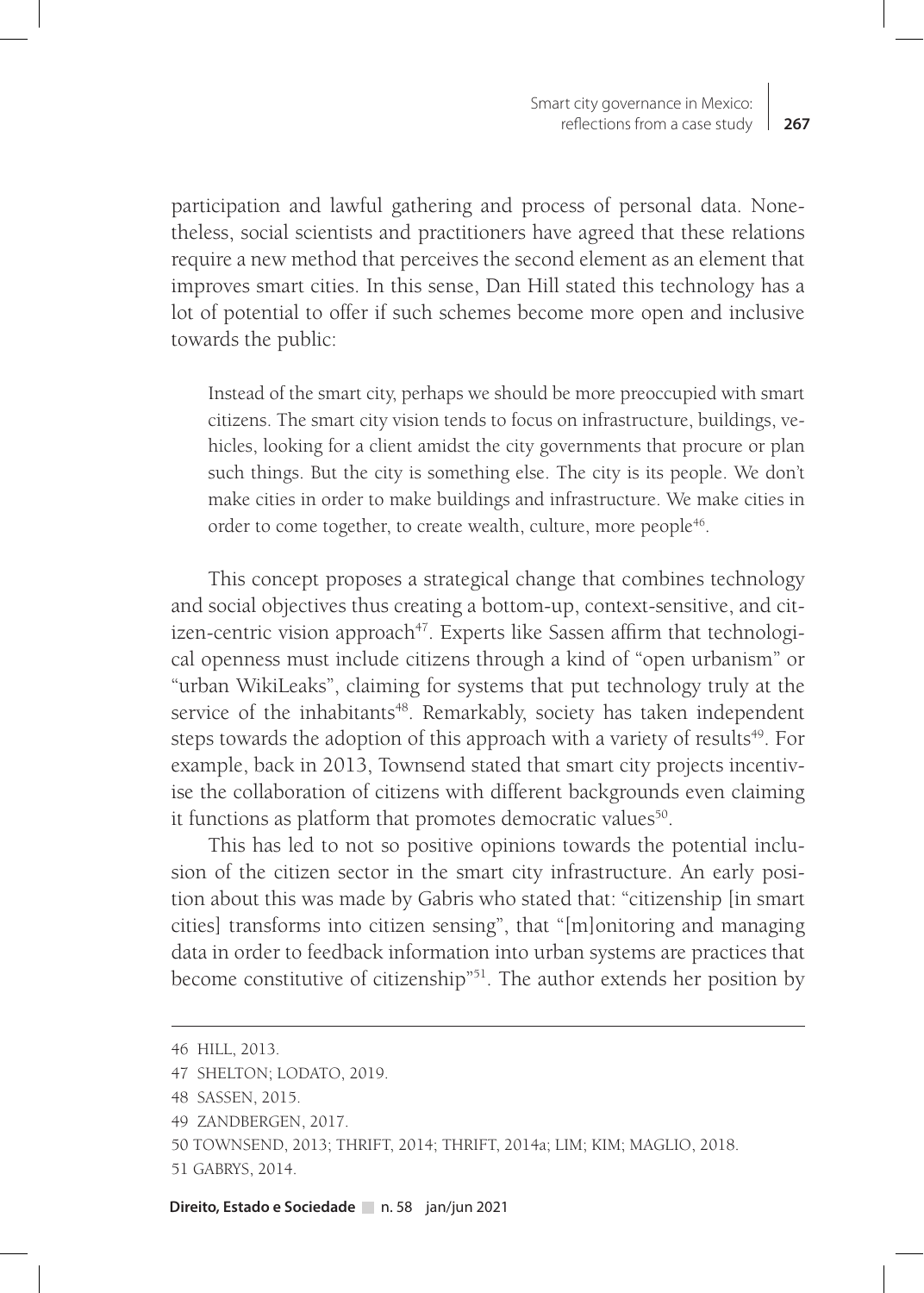stating that there is the potential danger of developing a new type of citizen that is fundamentally more passive:

The actions of citizens have less to do with individuals exercising rights and responsibilities, and more to do with operationalizing the cybernetic functions of the smart city. Participation involves computational responsiveness and is coextensive with actions of monitoring and managing one's relations to environments, rather than advancing democratic engagement through dialogue and debate. The citizen is a data point, both a generator of data and a responsive node in a system of feedback $52$ .

Fortunately, this position has been changing due to the arrival of new perspectives that deem the cooperation between developers, the public sphere and citizens as equally important. An example of this is Mexico City<sup>53</sup> where public policies design includes collaboration channels to allow citizens to communicate with authorities during the implementation process. Additionally, relevant and up-to-date data is gathered and processed under specific criteria for urban and social political purposes. Nonetheless, scenarios such as Mexico City that lack cultural homogeneity, does not allow the development of a unified governance approach, which compromises the success of its smart city project. Invariably, this leads to the development of a paradigm of governance that reflects the social and political particularities of Mexico City. Here, the main objective is to achieve a degree of uniformity within social sectors, which would later facilitate the fulfilment objectives originally designed for the Mexican capital<sup>54</sup>.

# 4. Conclusion

Digital technology is a major asset in the development of new governance projects around the world, particularly in smart cities. In this context, new conceptions of traditional terms such as bureaucracy and public policies are being developed in forms that result compatible with emerging technical approaches. In this scenario, citizen participation plays a funda-

<sup>52</sup> GABRYS, 2014.

<sup>53</sup> ROMERO; ELLSTEIN, 2018; WILLIS, 2019.

<sup>54</sup> CARDULLO; KITCHIN, 2019.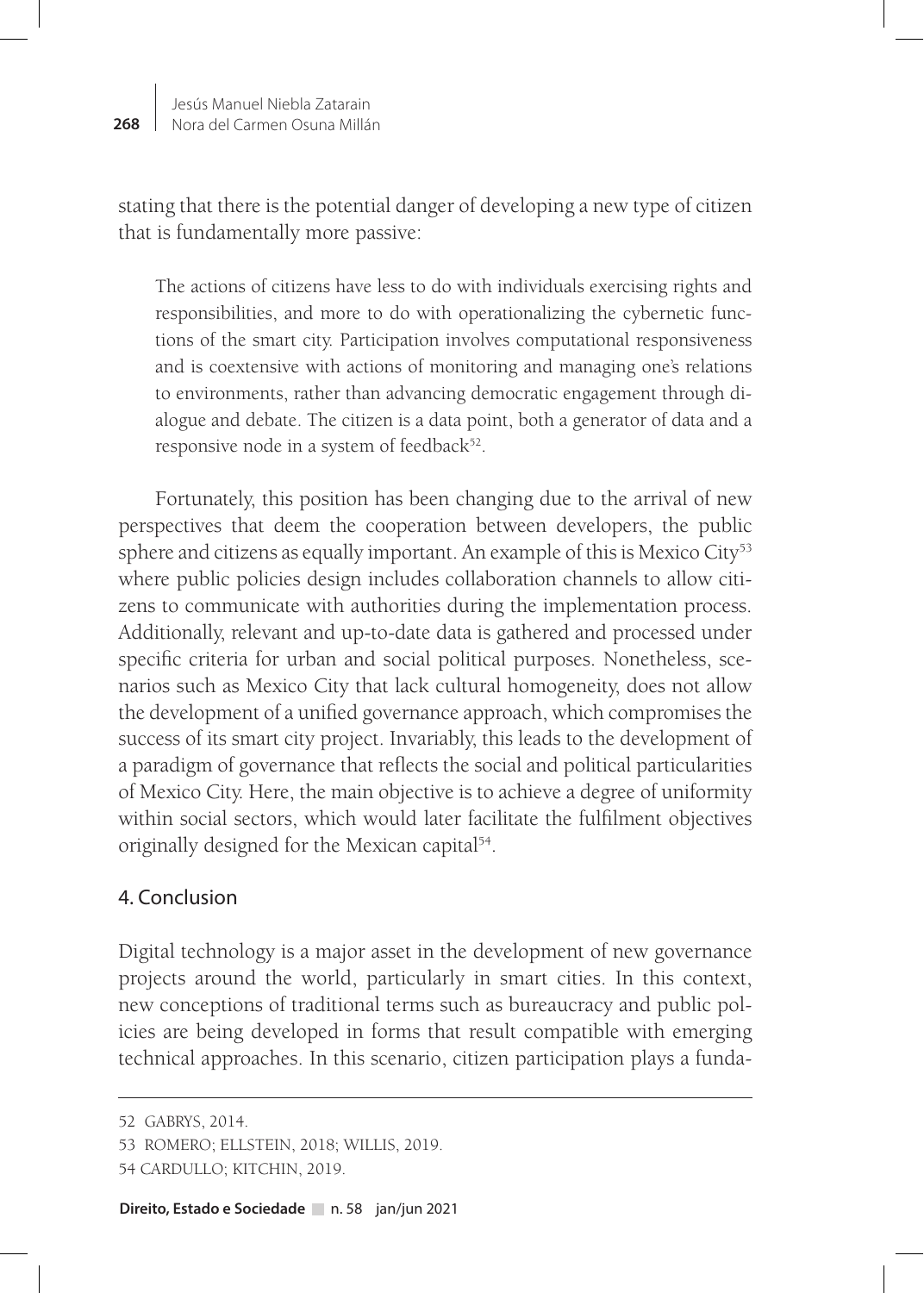mental role in the success of public objectives. First, it allows measuring their impact through the perspective of the social sector to which it is addressed. Second, it increases confidence and collaboration between these two spheres. Relevantly, new governance schemes require the inclusion of strategies that ensure the integrity of personal data gathered from their citizens. To provide this, the adoption of technology capable of operating based on legal provisions is proposed. Finally, the experience of Mexico City illustrates that, in order to ensure the success of new models of digital governance, it is necessary to develop citizens with the capacity to understand and interact with this technology through digital culture.

# References

- A HISTORY of Data Collection, Storage, and Analysis (website). *GutCheck*. 2018. Available at: https://www.gutcheckit.com/blog/a-history-of-data/. Accessed Apr. 18 2020.
- AL-HADER, Mahmoud; SHARIF, Abdul; RODZI, Ahmad; AHMAD, Noordin. "SOA of Smart City Geospatial Management" (2009) *Proceedings of the EMS - Third UKSim European Symposium on Computer Modelling and Simulation*, Athens, Greece, November, v. 25–27, pp. 6-10, 2009.
- ANGELIDOU, Margarita. Smart cities: A conjuncture of four forces. *Cities*, v. 47, pp. 95-106, 2015.
- BERRA, Mariella. De la ciudad digital a la ciudad incluyente: La construcción de un capital sociotécnico. *Sociológica (México)*, v. 28(79), pp.7-49, 2013.
- CÁMARA DE DIPUTADOS. *Constitución Política de los Estados Unidos Mexicanos*. México*:* Cámara de Diputados*,* 2012.
- CÁMARA DE DIPUTADOS. *Ley Federal de Protección de Datos Personales en Posesión de Sujetos Obligados*. México: Cámara de Diputados*,* 2017.
- CÁMARA DE DIPUTADOS. *Congreso de la Unión. Ley Federal de Protección de Datos Personales en Posesión de los Particulares*. México: Cámara de Diputados*,* 2017a.
- CÁMARA DE DIPUTADOS. *Código Federal de Procedimientos Penales*. México: Cámara de Diputados, 2020.
- CARDULLO, Paolo; KITCHIN, Rob. Being a 'citizen'in the smart city: up and down the scaffold of smart citizen participation in Dublin, Ireland. *GeoJournal,* v. 84.1., pp. 1-13, 2019.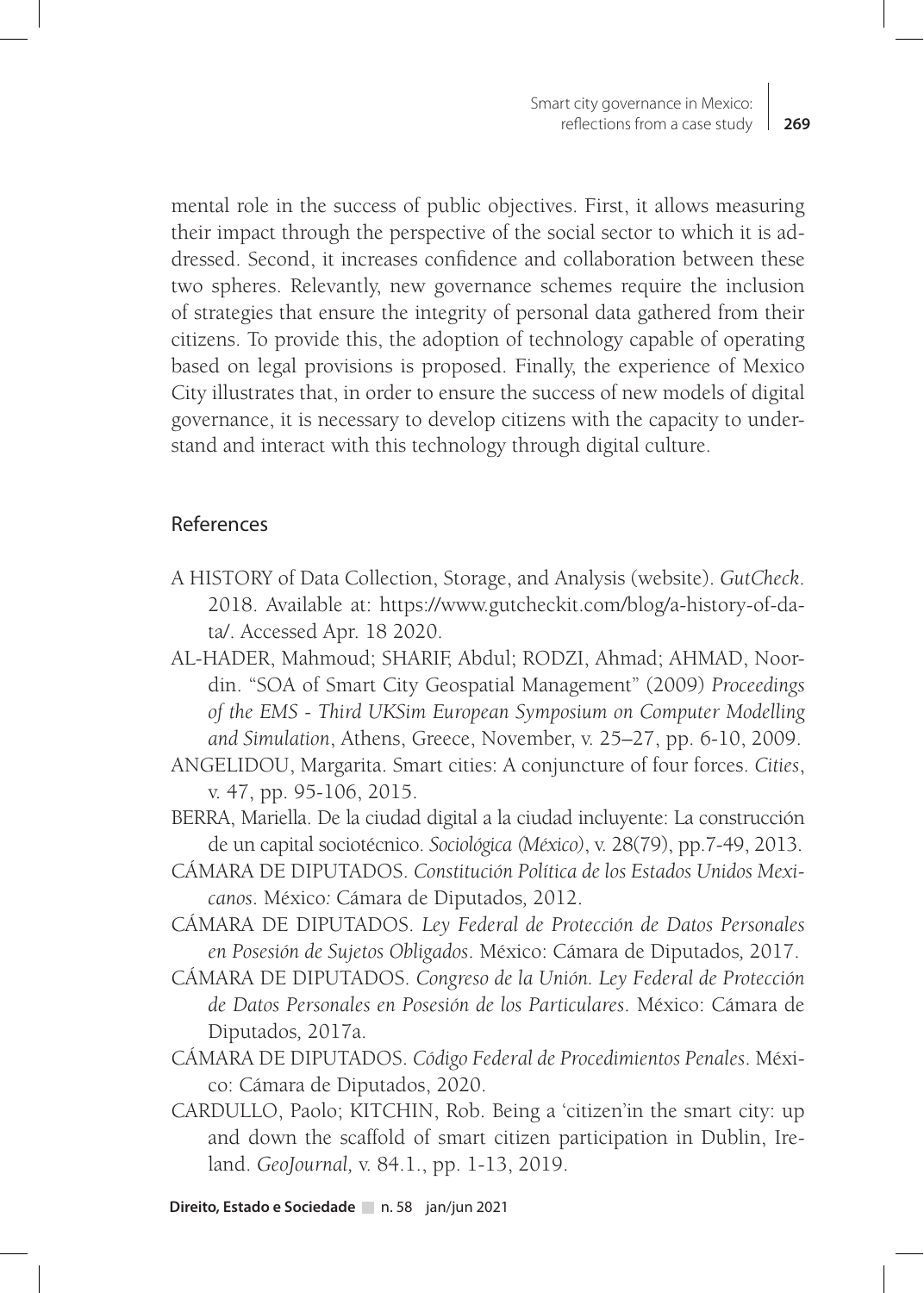- CARTER, Lemuria; BELANGER, France. Citizen adoption of electronic government initiatives. *37th Annual Hawaii International Conference on System Sciences, 2004*. Proceedings of the. IEEE, 2004.
- CONSULTANCY.LAT. *Latin American smart city potential*: Mexico City leads the way. Latin America. Consultancy.lat. Available at: https://www.consultancy.lat/news/236/latin-american-smart-city-potential-mexico-city-leads-the-way. Last access 25<sup>th</sup> October 2020.
- DE WAAL, Martijn; MARLOES, Dignum. The citizen in the smart city. How the smart city could transform citizenship. *it-Information Technology*, v. 59.6, pp. 263-273, 2017.
- EUROPEAN COMISION. *Data protection. Rules for the protection of personal data inside and outside the EU*. Available at: https://ec.europa.eu/info/ law/law-topic/data-protection\_en. Accessed Oct. 25 2020.
- GABRYS, Jennifer. Programming Environments: Environmentality and Citizen Sensing in the Smart City. *Environment and Planning D: Society and Space*, v. 32 (1), p. 30, 2014.
- GIFFINGER, Rudolf; FERTNER, Christian; KRAMAR, Hans; MEIJERS, Evert. Smart Cities: Ranking of European Medium-sized Cities. *Centre of Regional Science Vienna*, 2007.
- HERNÁNDEZ ARMENTA, Mauricio. México requiere de regulaciones para incentivar y adoptar redes 5G: GSMA. *Forbes Mexico*. 2019 Available at: https://www.forbes.com.mx/mexico-requiere-de-regulaciones-para-incentivar-y-adoptar-redes-5g-gsma/. Accessed Oct. 25 2020.
- HILBERT, M.; BUSTOS, S.; FERRAZ, J. *Estrategias nacionales para la sociedad de la información en América Latina y el Caribe*. Comisión Económica para América Latina y el Caribe (CEPAL), 2003.
- HILL, Dan. On the Smart City; Or, a 'Manifesto' for Smart Citizens Instead. *Cityofsound*, 2013. Available at: http://www.cityofsound.com/ blog/2013/02/on-the-smart-city-acall-for-smart-citizens-instead.html. Accessed Oct. 25 2020.
- INSTITUTO NACIONAL DE ESTADISTICA Y GEOGRAFIA. Encuestas obre Disponibilidad y Uso de Tecnologías de la Información y la Comunicación en los Hogares proporciona información a nivel nacional, estatal, estatal rural-urbano y para 49 ciudades del país. *Instituto Federal de Telecomunicaciones*. Available at: https://www.inegi.org.mx/contenidos/saladeprensa/boletines/2019/OtrTemEcon/ENDUTIH\_2018. pdf. Accessed Oct. 25 2020.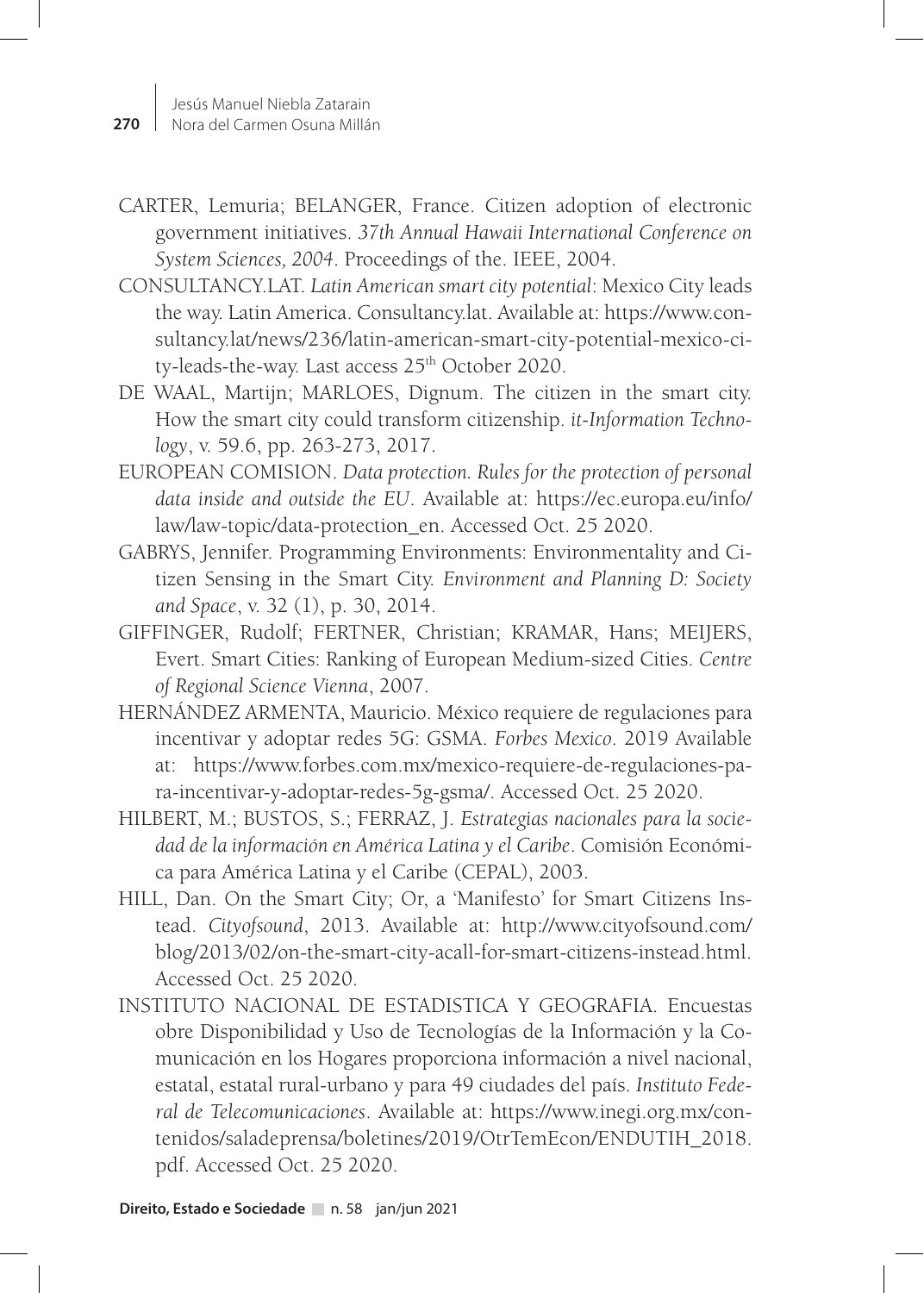- JIRÓN, P.; IMILÁN, W. A.; LANGE, C.; MANSILLA, P. Placebo urban interventions: Observing smart city narratives in Santiago de Chile. *Urban Studies*, 2020.
- JOHNSON, P. A.; ROBINSON, P. J.; PHILPOT, S. Type, tweet, tap, and pass: How smart city technology is creating a transactional citizen. *Government Information Quarterly*, v. 37(1), pp. 101-414, 2020.
- JOHNSTON, Erik W.; HANSEN, Derek L. Design lessons for smart governance infrastructures. In: Dwight Ink, Alan P. Balutis and Terry F. Buss, (eds.), *American Governance 3.0: Rebooting the Public Square?* (National Academy of Public Administration), 2011.
- KUMMITHA R. K. R.; CRUTZEN, N. How do we understand smart cities? An evolutionary perspective. *Cities*, v. 67, pp. 43-52, 2017.
- LIM, Chiehyeon; KIM, Kwang-Jae; MAGLIO, Paul P. Smart cities with big data: Reference models, challenges, and considerations. *Cities,* v. 82, pp. 86-99, 2018.
- MAUHER, Mladen; SMOKVINA, Vanja. Digital to intelligent local government transition framework. *MIPRO 2006,* 29th International Convention, 2006.
- MARCHETTI, D.; OLIVEIRA, R.; FIGUEIRA, A. R. Are global north smart city models capable to assess Latin American cities? A model and indicators for a new context. *Cities*, 2019.
- MEIJER, Albert; RODRÍGUEZ BOLÍVAR, Manuel Pedro. Governing the smart city: a review of the literature on smart urban governance. *International Review of Administrative Sciences,* v. 82, no. 2, p. 393, 2016.
- MEXICO. CONSEJO DE LA JUDICATURA FEDERAL. Publicaciones. *Nuevo Sistema de Justicia Penal Oral*. Mexico, 2009. Available at: https:// mexico.justia.com/federales/codigos/codigo-federal-de-procedimientos-penales/titulo-sexto/capitulo-viii-bis/. Accessed Oct. 25 2020.
- MEXICO. *Ley de Geolocalización.* Mexico, 2012. Available at: http://www. mexicosos.org/dossier/legislacion/261-ley-geolocalizacion. Accessed Oct. 25 2020.
- MEXICO. *Asamblea Legislativa del Distrito Federal*. Ley para el Desarrollo del Distrito Federal como Ciudad Digital y del Conocimiento. *VI Legislatura*. Mexico, 2012a. Available at: http://www.aldf.gob.mx/archivo- -815a69869b1735c03f73ce34bc0e39c7.pdf. Accessed Oct. 25 2020.
- MEXICO. *Suprema Corte de Justicia de la Nación*. Amparo directo en revisión 3886/2013. Mexico, 2013. Available at: http://www2.scjn.gob.mx/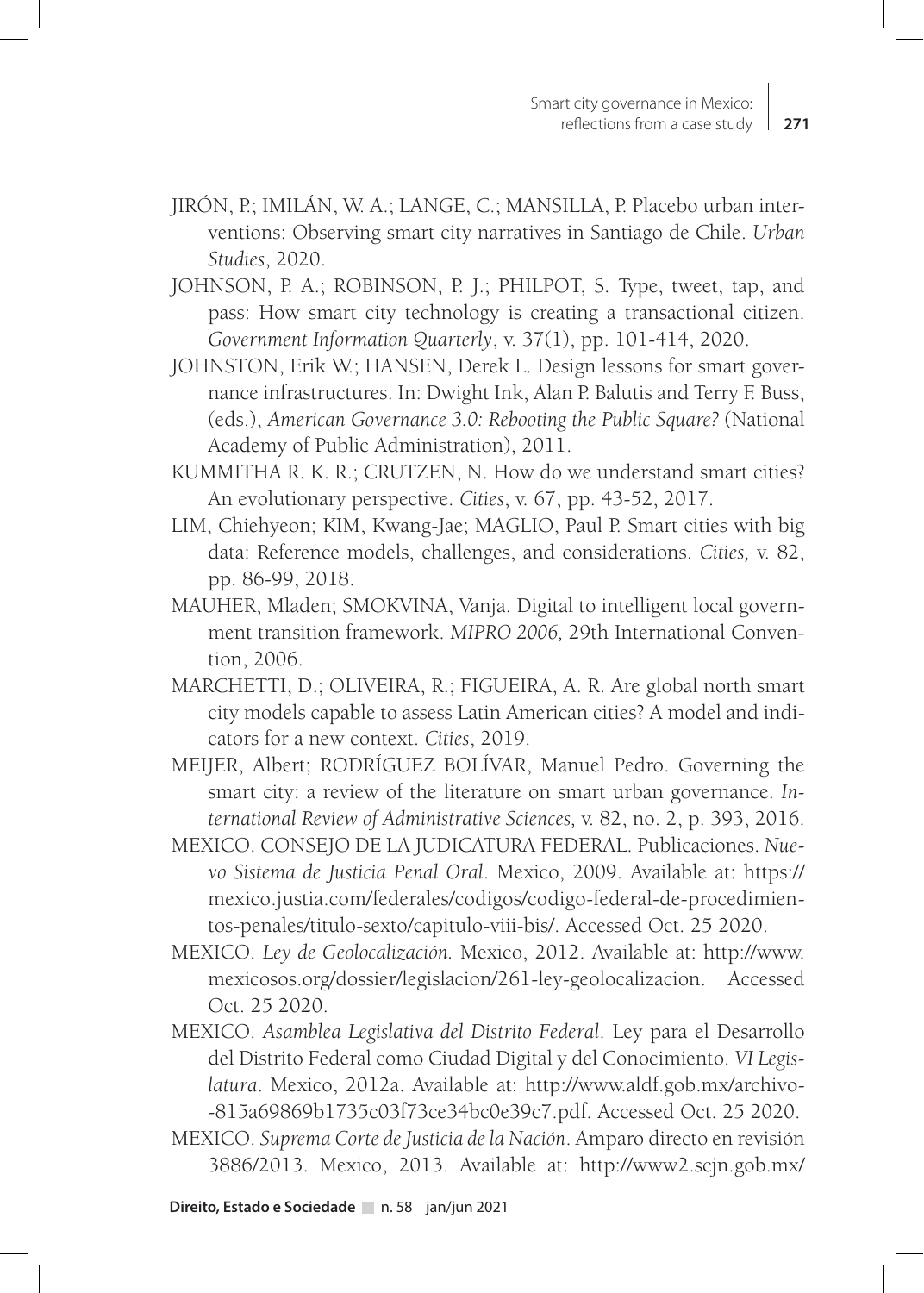ConsultaTematica/PaginasPub/DetallePub.aspx?AsuntoID=158606. Accessed Oct. 25 2020.

- MEXICO. *Suprema Corte de Justicia de la Nación*. Amparo directo 535/2018. Mexico, 2018. Available at: shorturl.at/oCPW8. Accessed Oct. 25 2020.
- MEXICO. Entidades Federativas. Ciudad de México*. Pobreza Estatal 2018*. Consejo Nacional de Evaluación de la Política de Desarrollo Social. Mexico, 2018a. Available at:https://www.coneval.org.mx/coordinacion/entidades/DistritoFederal/Paginas/Pobreza\_2018.aspx. Accessed Oct. 25 2020.
- MIYASAKI, Masashi. A brief history of data analysis. *FlyData*. 2015. Available at: https://www.flydata.com/blog/a-brief-history-of-data analysis/ Accessed Oct. 25 2020.
- MOROZOV, E.; BRIA, F. Rethinking the smart city. *Democratizing Urban Technology*. New York*, NY:* Rosa Luxemburg Foundation, 2018.
- MOSS KANTER, Rosabeth; LITOW, Stanley S. Informed and interconnected: A manifesto for smarter cities. *Journal of Urban Technology*, vol. 22, no. 1, pp. 3–21, 2009.
- NAM, Taewoo; PARDO, Theresa A. Conceptualizing Smart City with Dimensions of Technology, People, and Institutions. *Proceedings of the 12th Conference on Digital Government Researc*h College Park, MD, pp. 12– 15, June 2011.
- NATIONAL TELECOMMUNICATIONS AND INFORMATION ADMINIS-TRATION (DOC), Washington, DC. *Falling through the net*: A Survey of the "have nots" in rural and urban America. ERIC Clearinghouse, 1995.
- PRISLAN, Kaja; SLAK, Boštjan. Analysis of the Relationship Between Smart Cities, Policing and Criminal Investigation. *Journal of Criminal Justice and Security,* v*.* 4, p. 399, 2018.
- ROMERO, Alejandro; ELLSTEIN, Arie. Mexico City: Keys and challenges to building a smart city for citizens. *Developing Ideas Llorente and Cuenca* Madrid, Spain, 2018.
- SASSEN, Saskia. Urbanising technology. *The Electric City Newspaper*. Urban Age Electric City Conference. LSE Cities. 2015. Available at: https://lsecities.net/wp-content/uploads/2012/12/the-electric-city-newspaper.pdf. Accessed Oct. 25 2020.
- SCHOLL, Hans Jochen; BARZILAI-NAHON, Karine; AHN, Jin-Hyuk; PO-POVA, Olga; RE, Barbara. E-commerce and e-government: How do they compare? What can they learn from each other? *Proceedings of the 42nd Hawaiian International Conference on System Sciences (HICSS 2009*), Koloa, Hawaii, pp. 4-7, January, 2009.